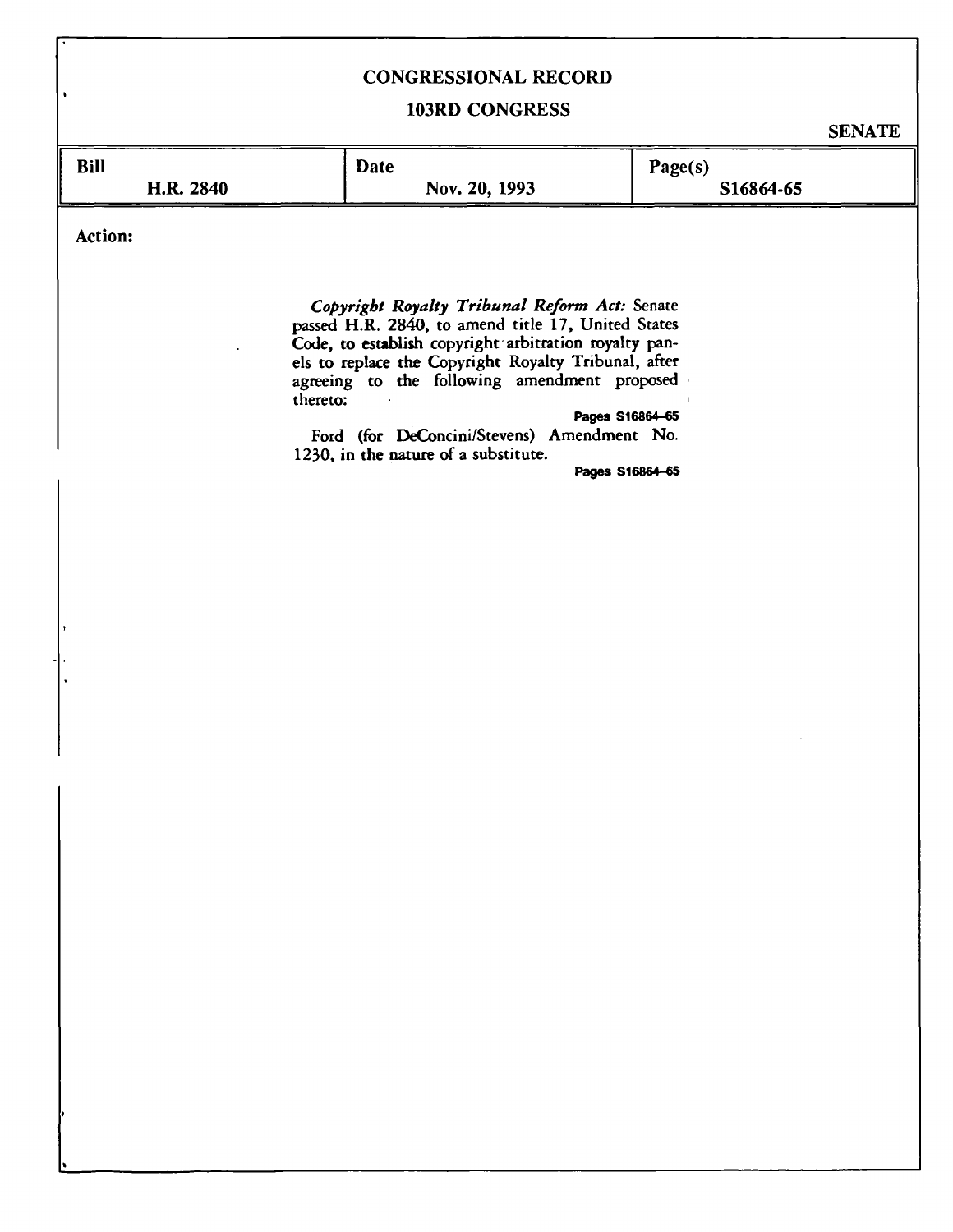## **COPYRIOHT ROYALTY TRIBUNAL REFORM ACT OF 1993**

**Mr. FORD. Mr. President, I ask unanimous consent that the Senate proceed to the immediate consideration of Calendar 241, H.R. 2840, a bill relating to copyright arbitration.** 

**The PRESIDING OFFICER. The clerk will report.** 

**The legislative clerk read as follows: A bill (H.R. 2840) to amend title IT. United States Code, to establish copyright arbitration royalty panels to replace the Copyright Royalty Tribunal, and for other purposes.** 

**The PRESIDING OFFICER. Is there objection to the immediate consideration of the bill?** 

**There being no objection, the Senate proceeded to consider the bill.** 

**AMENDMENT NO. 1250** 

**(Purpose: To amended title 17, United States Code, to establish copyright arbitration royalty panels to replace the Copyright Royalty Tribunal, and for other purposes)** 

**Mr. FORD. Mr. President, on behalf of Senators DeConclnl and Stevens, I send to the desk an amendment and ask for its Immediate consideration.** 

The PRESIDING OFFICER. **amendment will be stated.** 

**The legislative clerk read as follows: The Senator from Kentucky [Mr. FORD] for Mr. DECONCINI for himself and Mr. STEVENS, proposes and amendment numbered 1230.** 

**Mr. FORD. Mr. President, I ask unanimous consent that the reading of the amendment be dispensed with.** 

**The PRESIDING OFFICER. Without objection, It is so ordered.** 

**(The text of the amendment is printed in today's RECORD under "Amendments Submitted.")** 

**Mr. DECONCINI. Mr. President, I rise today in support of passage of the Senate amendment to H.R. 2840, the Copyright Royalty Tribunal Reform Act of 1993. The Senate amendment In the nature of a substitute to H.R. 2840 eliminates the Copyright Royalty Tribunal and replaces it with ad hoc arbitration panels that are to be convened by the Librarian of Congress as needed. Extinguishing the often contentious Copyright Royalty Tribunal returns the copyright royalty process to the Copyright Office and the Library of Congress, as was originally envisioned, while maintaining the constitutionally required oversight of an executive function. Consolidation of the process in the Copyright Office and Library, as administered by the arbitration panels,** 

**should better serve the modern government mandate of doing more with lees.** 

**Hearings were held on the Senate companion bill S. 1346, on October 5, 1993. The bill before the Senate today reflects changes made to incorporate suggestions made during deliberations on the legislation. However, the basic premise of this bill has remained Intact throughout the process. Ratemakings and distributions of copyright royalties collected pursuant to the compulsory licenses are to be made by three member ad hoc arbitration panels convened by the Librarian of Congress. The Librarian, after consultation with the Register of Copyrights, selects the first two arbitrators from professional arbitration associations. The two so selected shall, within 10 days of their selection, choose the third arbitrator to serve as chairperson. If the two cannot reach agreement, the Librarian shall select the third.** 

**Great care has been taken to assure the neutrality of the arbitrators, and the bill has been improved in this regard in several areas. First, the selection process has been revised. Originally, the bill directed the Librarian to select arbitrators from lists of persons provided by the participating parties, but It was felt that this would create a pool of arbitrators with bias toward the party or parties submitting their name. Simple selection by the Librarian of members of professional arbitration associations dramatically reduces the changes of any panel member having affiliation with the participating parties.** 

**Second, the bill requires certain qualifications of the arbitrators. Each arbitrator must have "experience in conducting arbitration proceedings and facilitating the resolution and settlement of disputes," along with any additional qualifications that the Librarian may prescribe by regulation. This provision assures that the arbitrators will possess sufficient knowledge and ability not only to conduct arbitration proceedings, but to facilitate settlement among the parties as well.** 

**Third, the bill directs the Librarian to adopt standards of conduct governing the arbitrators and proceedings. This injects the new system with a code of conduct not currently in existence in the Copyright Royalty Tribunal. The rules of conduct will Include requirements of full disclosure by the arbitrators to prevent conflicts of Interest, control of ex parte communications and avoidance of Impropriety. This assures that the proceedings will be conducted in an ethical and professional manner.** 

**Once an arbitration panel is formally convened, the panel Is given 180 days to report Its findings and conclusions to**  the Librarian of Congress. This is a de**liberate expansion of the 60 day time period of the section 119 satellite carrier arbitration procedure, which many of the participating parties felt was too brief. The bill directs the panel to compile a fully documented written record,** 

**and any party to the proceeding may - submit relevant information and proposals to the panel. The conduct of the proceeding is governed by the Administrative Procedure Act [APA], and the Librarian is directed to adopt the current rules and regulations of the Copyright Royalty Tribunal. These rules, however, may be supplemented and superseded by new rules adopted by the Librarian, so long as they conform with the APA. The bill also directs the panels to act in accordance with the APA, thereby governing situations and actions not specified by regulations.** 

**Once an arbitration panel has completed Its report and delivered It to the Librarian, the Librarian is given 60 days in which to review the decision. The Librarian, upon the recommendation of the Register of Copyrights, is directed to adopt the panel's report unless he/she finds that the determination is "arbitrary or contrary to the applicable provisions" of the Copyright Act. The zone of reasonableness to be accorded the panel's decision is, therefore, quite broad, which comports with**  federal circuit court precedent govern**ing the Copyright Royalty Tribunal. If the Librarian does find the decision to be arbitrary or contrary to the Copyright Act, then the Librarian must, prior to the expiration of the 60-day review period, issue an order setting the applicable royalty rate or the distribution, whichever the case may be. The Librarian's decision, either to accept or reject the panel report, is to be published In the Federal Register and otherwise made available to the parties and the public, along with the arbitration panel report and the accompanying record of the proceedings.** 

**Parties aggrieved and bound by the Librarian's decision are given 30 days In which to appeal the decision directly to the United States Court of Appeals for the District of Columbia Circuit. The appeals process mirrors that of the successful section 119 satellite carrier ratemaklng procedure. The court Is permitted to accept, modify, or vacate and remand the Librarian's decision for further arbitration proceedings.** 

**The Copyright Royalty Tribunal Act of 1993 establishes the Library and the Copyright Office as administrative overseers of royalty ratemaklng and distribution, thereby filling in the administrative gaps left by the dissolution of the Copyright Royalty Tribunal. On the front end of the arbitration process, the Library will continue to receive and process the royalty claims of copyright owners for fees collected pursuant to the compulsory licenses, as well as any petitions for changes in the royalty rates. The bill vests the Library with the additional authority to make any necessary procedural or evi**make any necessary procedural or evi-<br>dentia<del>ny</del> multigrapy to the convoca**tion of an arbitration panel, which will assist the development and organisa**assist the development and organization of the proceeding. Once the panels are convened, the bill directs the Library and Copyright Office to previde<br>the necessary administrative assist-